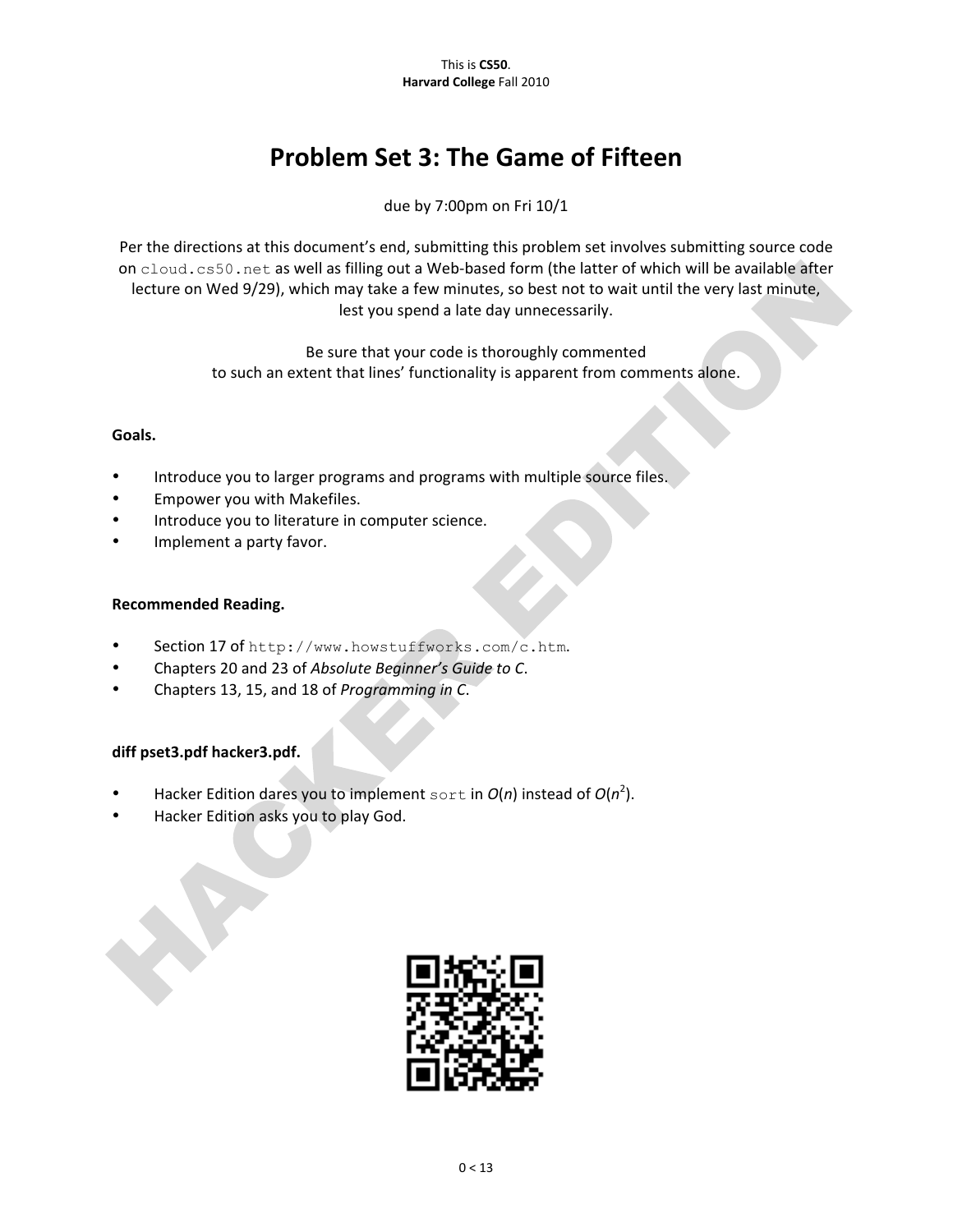#### This%is%**CS50**. **Harvard College Fall 2010**

## Academic Honesty.

All work that you do toward fulfillment of this course's expectations must be your own unless collaboration is explicitly allowed in writing by the course's instructor. Collaboration in the completion of problem sets is not permitted unless otherwise stated by some problem set's specification.

Viewing or copying another individual's work (even if left by a printer, stored in an executable directory, or accidentally shared in the course's virtual terminal room) or lifting material from a book, website, or other source—even in part—and presenting it as your own constitutes academic dishonesty, as does showing or giving your work, even in part, to another student. Similarly is dual submission academic dishonesty: you may not submit the same or similar work to this course that you have submitted or will submit to another. Nor may you provide or make available solutions to problem sets to individuals who take or may take this course in the future. Moreover, submission of any work that you intend to use outside of the course ( $e.g.,$  for a job) must be approved by the staff.

You are welcome to discuss the course's material with others in order to better understand it. You may even discuss problem sets with classmates, but you may not share code. In other words, you may communicate with classmates in English, but you may not communicate in, say, C. If in doubt as to the appropriateness of some discussion, contact the course's instructor.

You may turn to the Web for instruction beyond the course's lectures and sections, for references, and for solutions to technical difficulties, but not for outright solutions to problems on problem sets or your own final project. However, failure to cite (as with comments) the origin of any code or technique that you do discover outside of the course's lectures and sections (even while respecting these constraints) and then integrate into your own work may be considered academic dishonesty.

All forms of academic dishonesty are dealt with harshly. If the course refers some matter to the Administrative%Board%and%the%outcome%for%some%student%is%*Warn*,%*Admonish*,%or%*Disciplinary)Probation*,% the course reserves the right to impose local sanctions on top of that outcome for that student that may include, but not be limited to, a failing grade for work submitted or for the course itself.

### **Grades.**

Your work on this problem set will be evaluated along three primary axes.

**Correctness.** To what extent is your code consistent with our specifications and free of bugs? Design. To what extent is your code written well (*i.e.*, clearly, efficiently, elegantly, and/or logically)? *Style.* To what extent is your code readable (*i.e.*, commented and indented with variables aptly named)?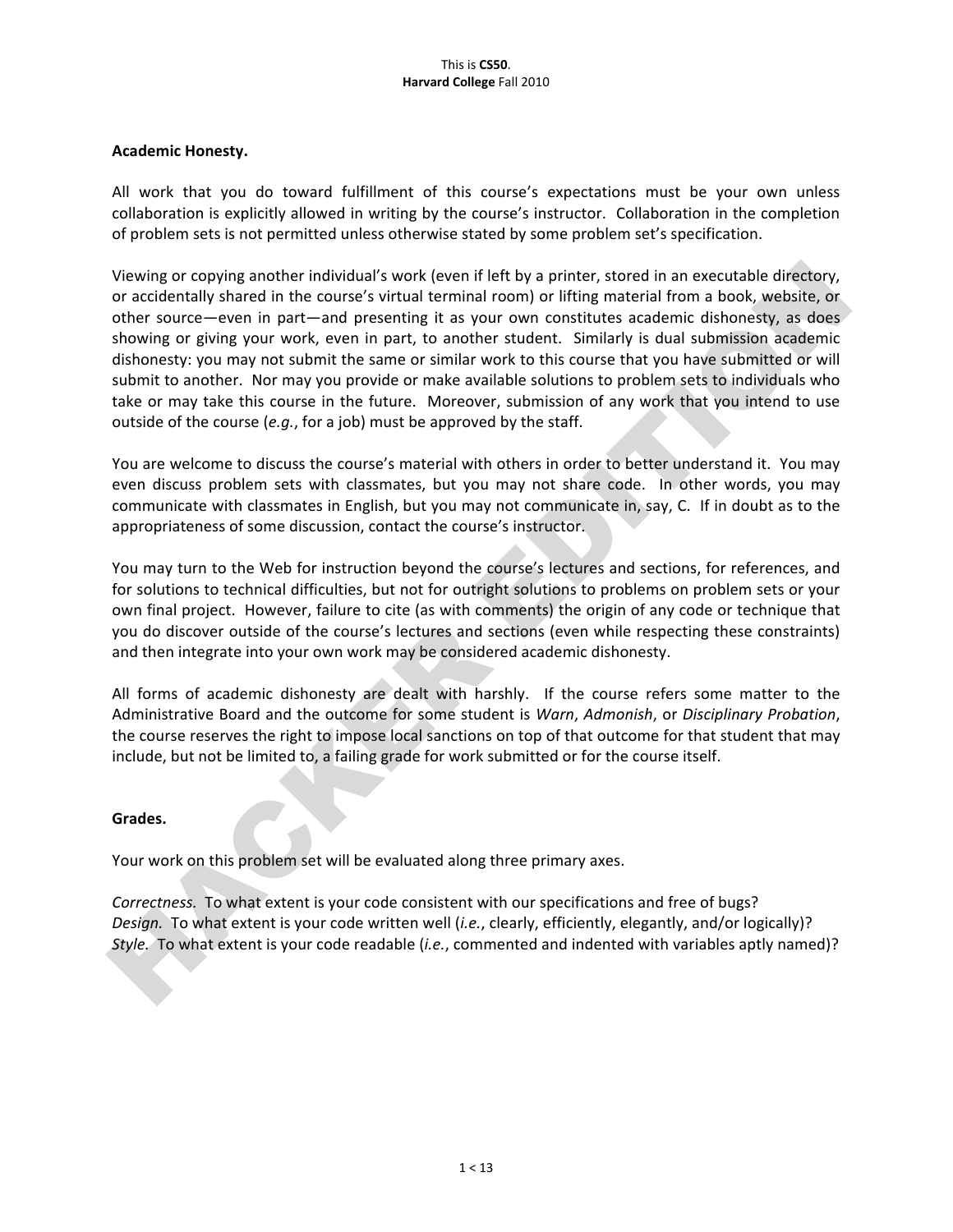## **Getting Started.**

 $\square$  SSH to cloud.cs50.net and execute the command below.<sup>1</sup>

cp -r ~cs50/pub/src/psets/hacker3/ ~

That command will copy the staff's hacker3/ directory, inside of which is some "distribution code," files (and subdirectories) that you'll need for this problem set, into your own home directory. The  $-r$  switch triggers a "recursive" copy. Navigate your way to your copy by executing the command below.

cd ~/hacker3/

If you list the contents of your current working directory (remember how?), you should see the below. If you don't, don't hesitate to ask the staff for assistance.

fifteen/ find/

As this output implies, your work for this problem set will be organized within two subdirectories.

Don't forget about help.cs50.net! Not only can you post questions of your own, you can also search for or browse answers to questions already asked by others. And never fear asking "dumb questions." Students' posts to the course's bulletin board are anonymized. Only the staff, not fellow students, will know who you are!<sup>2</sup>

And, of course, there are plenty of office hours: http://www.cs50.net/ohs/.

whote that there's a space between  $p$ set3 and that last tilde (~), the latter of which, recall, represents your home directory.

 $2$  Thus, only we will make fun.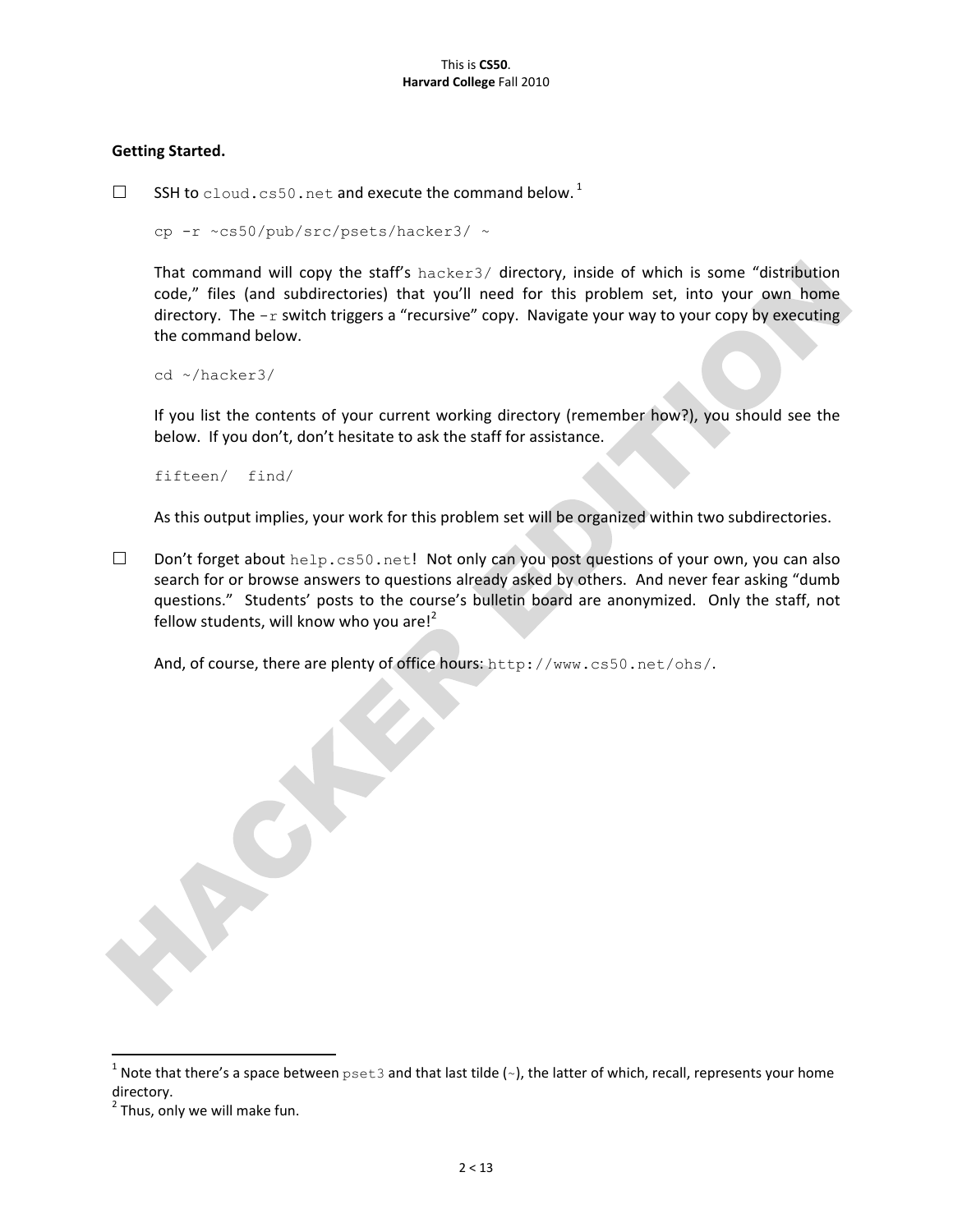#### **Find.**

 $\Box$  Now let's dive into the first of those subdirectories. Execute the command below.

cd ~/hacker3/find

If you list the contents of this directory, you should see the below.

helpers.c helpers.h Makefile find.c generate.c

Wow, that's a lot of files, eh? Not to worry, we'll walk you through them.

 $\Box$  Implemented in generate.c is a program that uses rand to generate a whole bunch of pseudorandom numbers, one per line. (Remember rand from Problem Set 1?) Go ahead and compile this program by executing the command below.

make generate

Now run the program you just compiled by executing the command below.

./generate

You should be informed of the program's proper usage, per the below.

```
Usage: generate n [s]
```
As this output suggests, this program expects one or two command-line arguments. The first, n, is required; it indicates how many pseudorandom numbers you'd like to generate. The second, s, is optional, as the brackets are meant to imply; if supplied, it represents the value that the pseudorandom-number generator should use as its seed. (Remember from Problem Set 1 what a seed is?) Go ahead and run this program again, this time with a value of, say, 10 for n, as in the below; you should see a list of 10 pseudorandom numbers.

```
./generate 10
```
Run the program a third time using that same value for n; you should see a different list of 10 numbers. Now try running the program with a value for  $s$  too (*e.g.*, 0), as in the below.

```
./generate 10 0
```
Now run that same command again:

./generate 10 0

Bet you saw the same "random" sequence of ten numbers again? Yup, that's what happens if you don't vary a pseudorandom number generator's initial seed.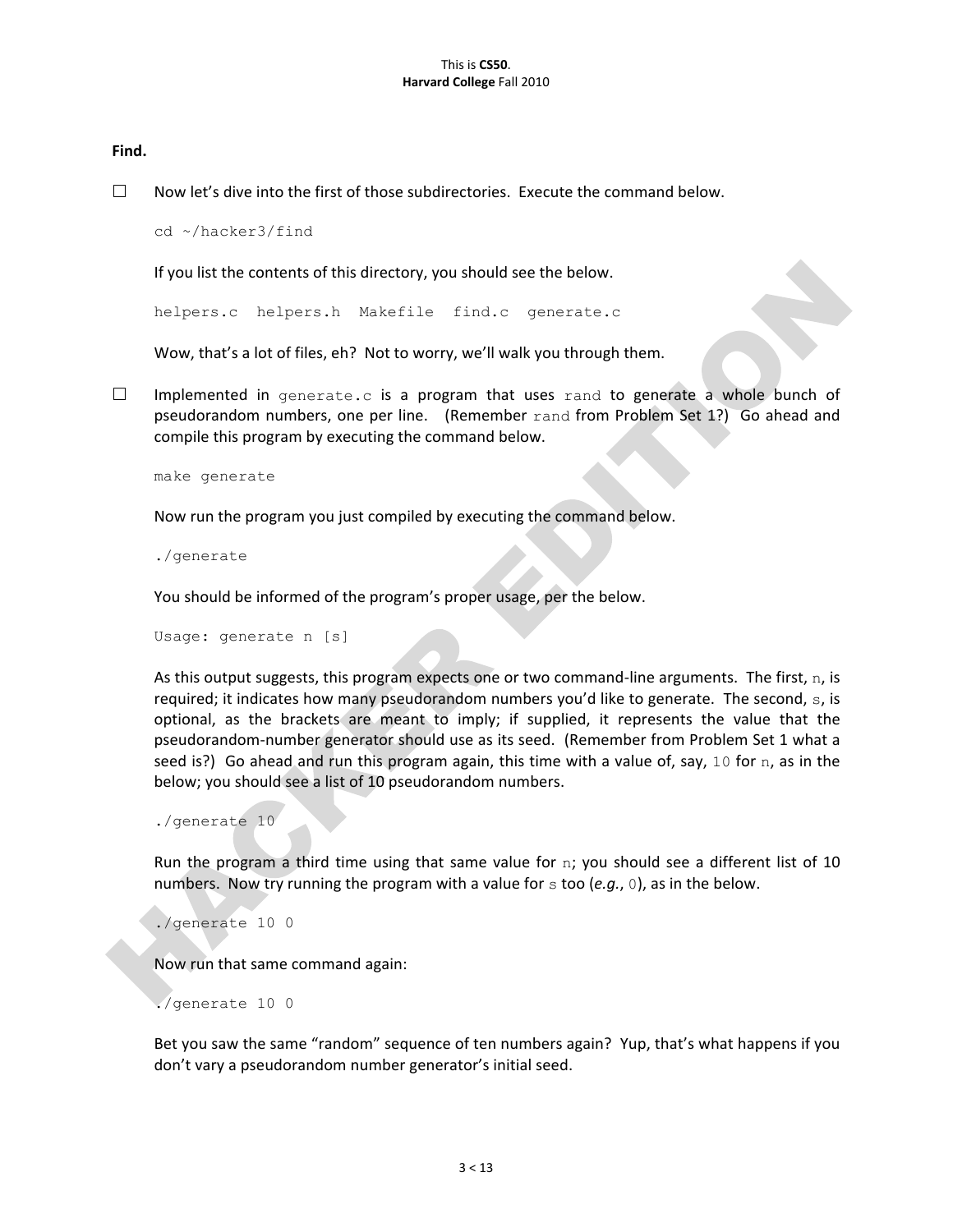$\Box$  Now take a look at generate.c itself with Nano. (Remember how?) Comments atop that file explain the program's overall functionality. But it looks like we forgot to comment the code itself. Read over the code carefully until you understand each line and then comment our code for us, replacing each TODO with a phrase that describes the purpose or functionality of the corresponding line(s) of code. Realize that a comment flanked with  $\frac{1}{x}$  and  $\frac{x}{x}$  can span lines whereas a comment preceded by  $//$  can only extend to the end of a line; the latter is a feature of C99 (the version of C that we've been using). If Problem Set 1 feels like a long time ago, you might want to read up on rand and srand again at the URLs below.

http://www.cs50.net/resources/cppreference.com/stdother/rand.html http://www.cs50.net/resources/cppreference.com/stdother/srand.html

Or you can execute the commands below.

man rand man srand

Once done commenting  $q$ enerate.c, re-compile the program to be sure you didn't break anything by re-executing the command below.

make generate

If generate no longer compiles properly, take a moment to fix what you broke!

Now, recall that make automates compilation of your code so that you don't have to execute  $qcc$ manually along with a whole bunch of switches. Notice, in fact, how make just executed a pretty long command for you, per the tool's output. However, as your programs grow in size, make won't be able to infer from context anymore how to compile your code; you'll need to start telling make how to compile your program, particularly when they involve multiple source  $(i.e., c)$  files. And so we'll start relying on "Makefiles," configuration files that tell make exactly what to do.

How did make know how to compile generate in this case? It actually used a configuration file that we wrote. Using Nano, go ahead and look at the file called Makefile that's in the same directory as generate.c. This Makefile is essentially a list of rules that we wrote for you that tells make how to build generate from generate.c for you. The relevant lines appear below.

```
generate: generate.c
    gcc -ggdb -std=c99 -Wall -Werror -Wformat=0 -o generate generate.c
```
The first line tells make that the "target" called generate should be built by invoking the second line's command. Moreover, that first line tells make that generate is dependent on generate.c, the implication of which is that make will only re-build generate on subsequent runs if that file was modified since make last built generate. Neat time-saving trick, eh? In fact, go ahead and execute the command below again, assuming you haven't modified generate.c.

make generate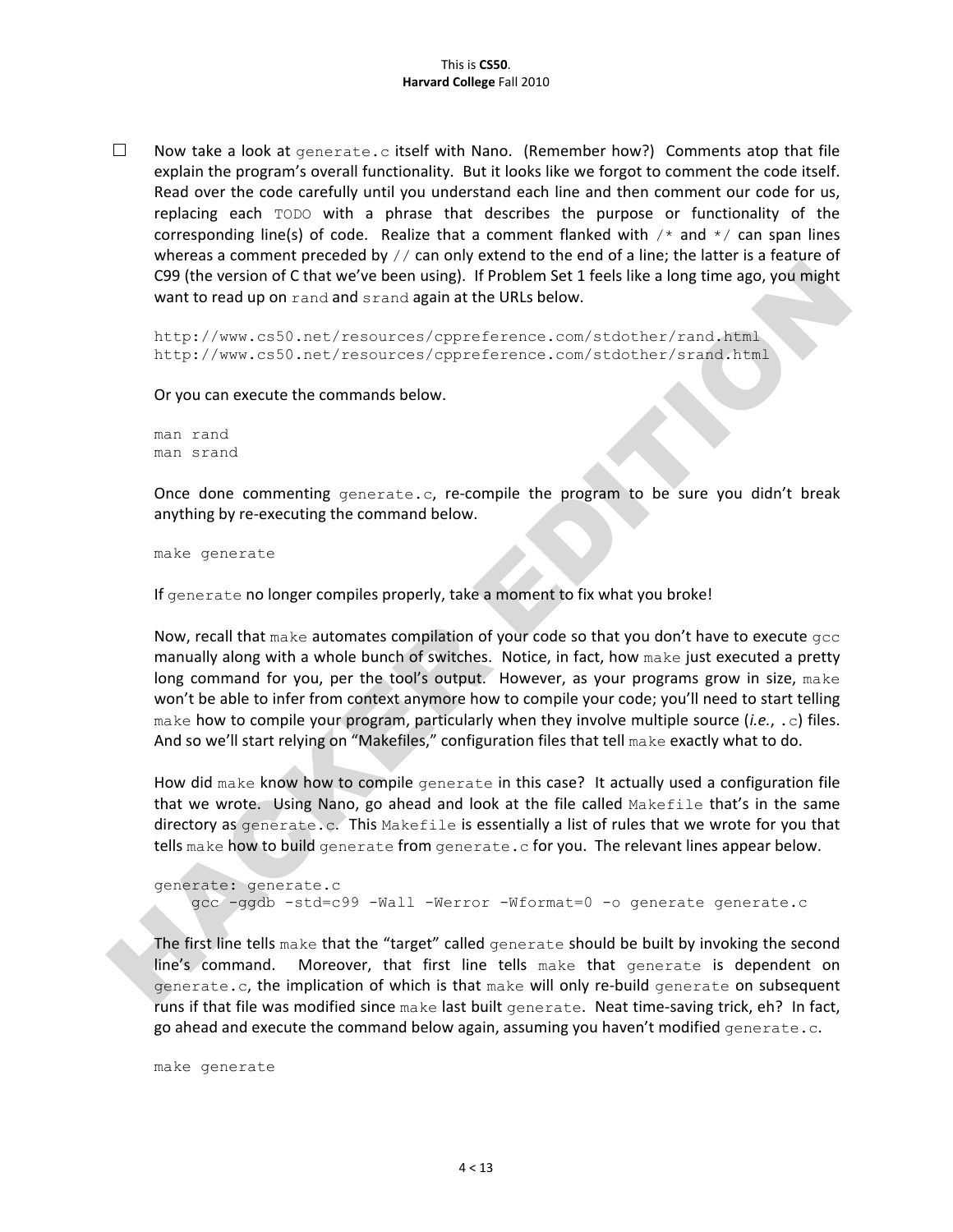You should be informed that generate is already up to date. Incidentally, know that the leading whitespace on that second line is not a sequence of spaces but, rather, a tab. Unfortunately,  $make$  requires that commands be preceded by tabs, so be careful not to change them to spaces with Nano (which automatically converts tabs to four spaces), else you may encounter strange errors! The  $-Werror$  flag, recall, tells  $qcc$  to treat warnings (bad) as though they're errors (worse) so that you're forced (in a good, instructive way!) to fix them.

 $\Box$  Now take a look at  $find.c$  with Nano. Notice that this program expects a single command-line argument: a "needle" to search for in a "haystack" of values. Once done looking over the code, go ahead and compile the program by executing the command below.

make find

Notice, per that command's output, that Make actually executed the below for you.

gcc -ggdb -std=c99 -Wall -Werror -Wformat=0 -o find find.c helpers.c -lcs50 -lm

Notice further that you just compiled a program comprising not one but two . c files: helpers.c and find.c. How did make know what to do? Well, again, open up Makefile to see the man behind the curtain. The relevant lines appear below.

```
find: find.c helpers.c helpers.h
   gcc -ggdb -std=c99 -Wall -Werror -Wformat=0 -o find find.c helpers.c -lcs50 -lm
```
Per the dependencies implied above (after the colon), any changes to find.c, helpers.c, or helpers.h will compel make to rebuild find the next time it's invoked for this target.

Go ahead and run this program by executing, say, the below.

./find 13

You'll be prompted to provide some hay *(i.e.*, some integers), one "straw" at a time. As soon as you tire of providing integers, hit ctrl-d to send the program an EOF (end-of-file) character. That character will compel GetInt from the CS50 Library to return INT MAX, a constant that, per find.c, will compel find to stop prompting for hay. The program will then look for that needle in the hay you provided, ultimately reporting whether the former was found in the latter. In short, this program searches an array for some value.

In turns out you can automate this process of providing hay, though, by "piping" the output of generate into find as input. For instance, the command below passes 1,024 pseudorandom numbers to find, which then searches those values for 13.

./generate 1024 | ./find 13

Alternatively, you can "redirect" generate's output to a file with a command like the below.

./generate 1024 > numbers.txt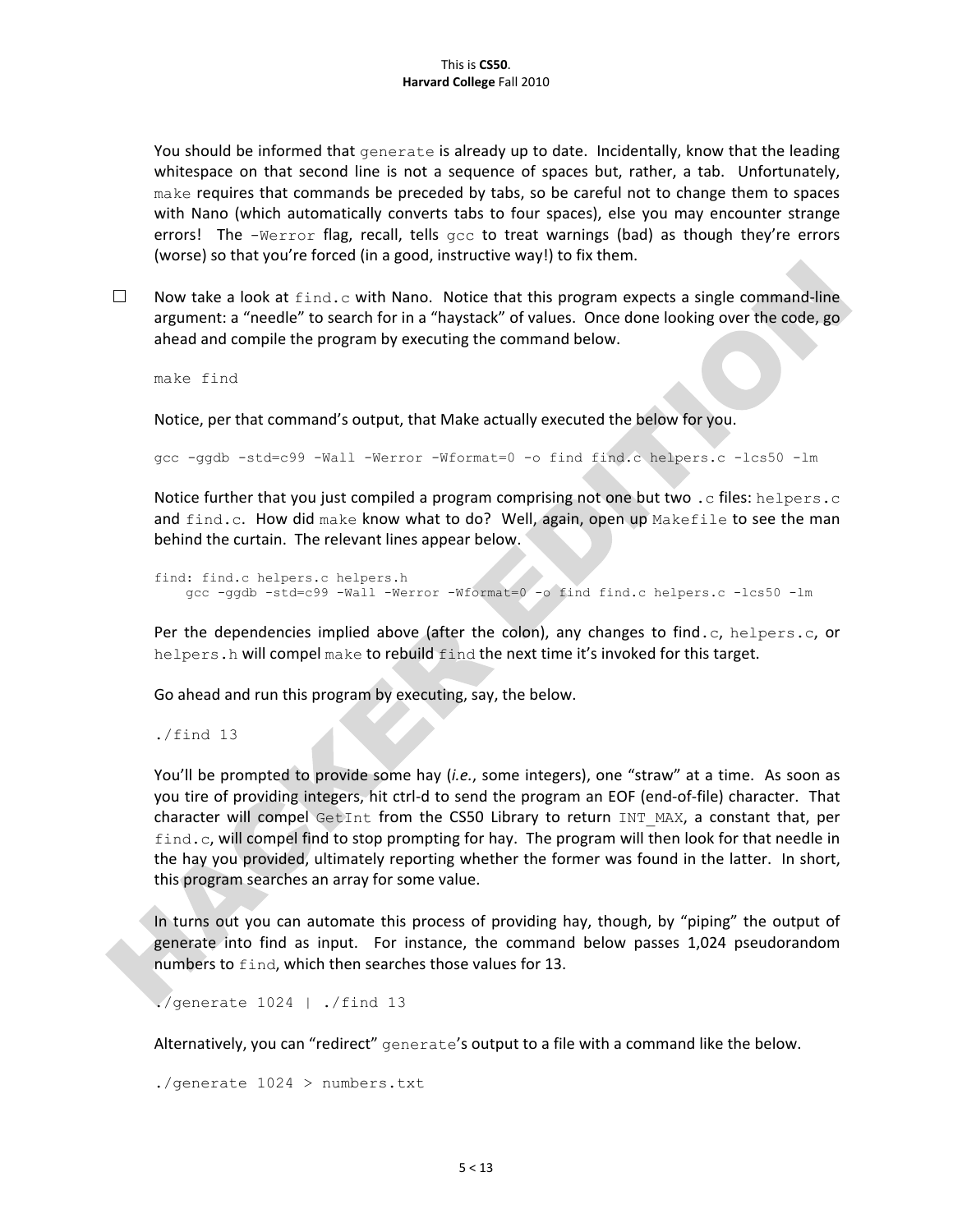#### This is CS50. **Harvard College Fall 2010**

You can then redirect that file's contents as input to find with the command below.

./find 13 < numbers.txt

Let's finish looking at that Makefile. Notice the line below.

all: find generate

This target implies that you can build both generate and  $\operatorname{find}$  simply by executing the below.

make all

Even better, the below is equivalent (because make builds a Makefile's first target by default).

make

If only you could whittle this whole problem set down to a single command! Finally, notice these last lines in Makefile:

clean: rm -f \*.o a.out core find generate

This target allows you to delete all files ending in . o or called a.out, core (tsk, tsk),  $find$ , or generate simply by executing the command below.

make clean

Be careful not to add, say,  $*$ .c to that last line in Makefile! (Why?) Any line, incidentally, that begins with  $#$  is just a comment.

 $\Box$  And now the fun begins! Notice that  $find.c$  calls sort, a function declared in helpers.h. Unfortunately, we forgot to implement that function fully in  $helpers.c!$  Take a peek at helpers.c with Nano, and you'll see that sort returns immediately, even though find's main function does pass it an actual array. To be sure, we could have put the contents of  $h$ elpers.h and helpers.c in find.c itself. But it's sometimes better to organize programs into multiple files, especially when some functions (e.g., sort) are essentially utility functions that might later prove useful to other programs as well, much like those in the CS50 Library.

Incidentally, recall the syntax for declaring an array. Not only do you specify the array's type, you also specify its size between brackets, just as we do for  $h$ aystack in  $find.c$ :

int haystack[HAY\_MAX];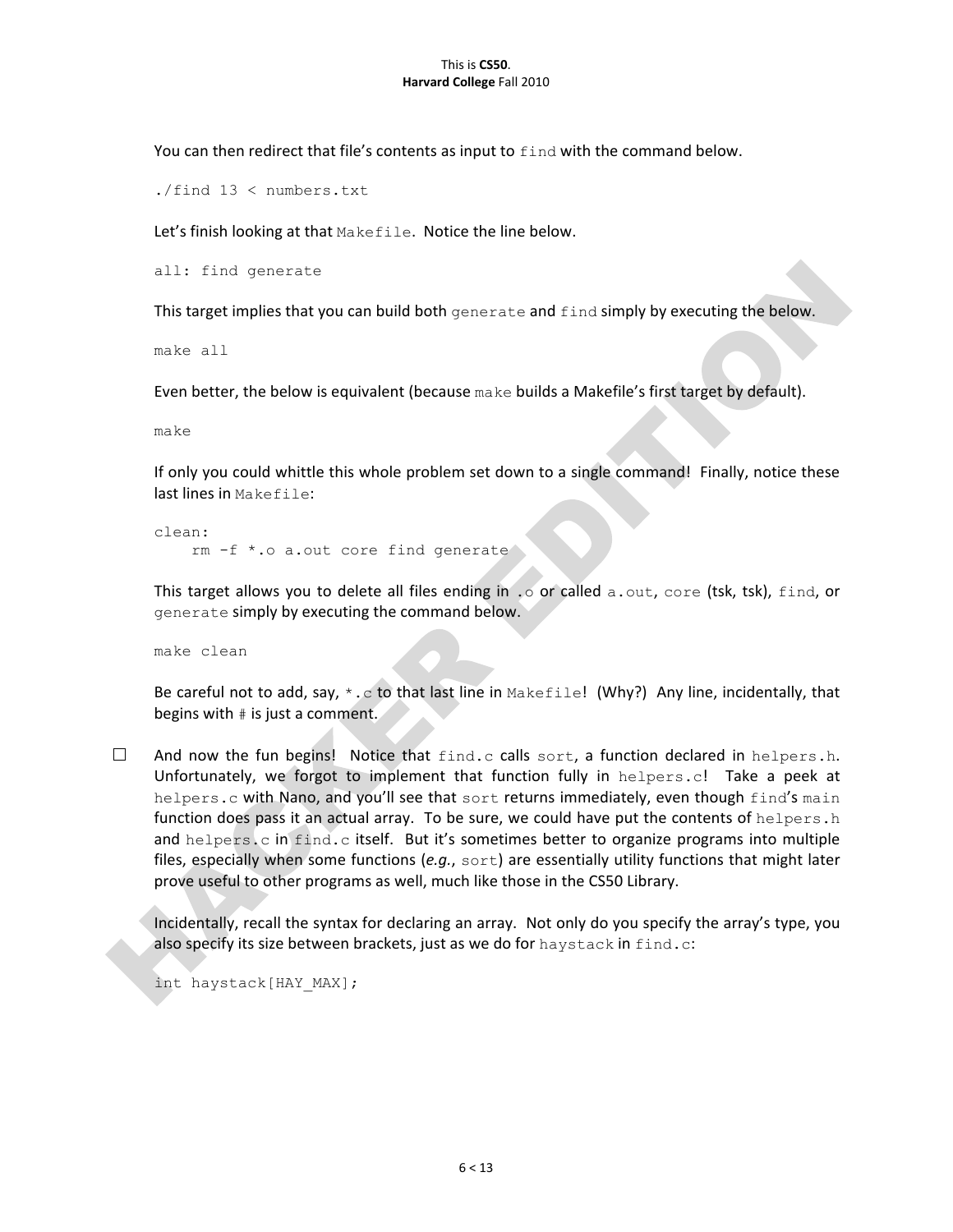But when passing an array, you only specify its name, just as we do when passing haystack to sort in find.c:

```
if (!sort(haystack, size))
{
    printf("Could not sort haystack.\n");
    return 2;
}
```
(Why do we also pass in the size of that array separately?)

When declaring a function that takes a one-dimensional array as an argument, though, you don't need to specify the array's size, just as we don't when declaring sort in helpers.h (and helpers.c):

```
bool sort(int values[], int n);
```
Go ahead and implement sort so that the function actually sorts, from smallest to largest, the array of numbers that it's passed, in such a way that its running time is in  $O(n)$ , where *n* is the array's size.<sup>3</sup> Yes, this running time is possible, hax0r, because you may assume that each of the arrays' numbers will be non-negative and less than LIMIT, a constant defined in generate.c.<sup>4</sup> However, realize that the array might contain duplicates. Take care, though, not to alter our declaration of sort. Its prototype must remain:

```
bool sort(int values[], int n);
```
As this return type of  $bool$  implies, this function must not return a sorted array; it must instead "destructively" sort the actual array that it's passed by moving around the values therein, thereafter returning true if and only if sorting was successful. (Odds are it will always be successful, but, if you employ certain tricks, it's possible to, say, run out of memory.) As we'll discuss in Week 4, arrays are not passed "by value" but instead "by reference," which means that sort will not be passed a copy of an array but, rather, the original array itself.

We leave it to you to determine how to test your implementation of sort. But don't forget that printf and, now, gdb are your friends. And don't forget that you can generate the same sequence of pseudorandom numbers again and again by explicitly specifying generate's seed. Before you ultimately submit, though, be sure to remove any such calls to  $print$ , as we like our programs' outputs just they way they are!

 $\,$  %  $\,$  %  $\,$  %  $\,$  %  $\,$  %  $\,$  %  $\,$  %  $\,$  %  $\,$  %  $\,$  %  $\,$  %  $\,$  %  $\,$  %  $\,$  %  $\,$  %  $\,$  %  $\,$  %  $\,$  %  $\,$  %  $\,$  %  $\,$  %  $\,$  %  $\,$  %  $\,$  %  $\,$  %  $\,$  %  $\,$  %  $\,$  %  $\,$  %  $\,$  %  $\,$  %  $\,$ 

<sup>&</sup>lt;sup>3</sup> Technically, because we've bounded with a constant the amount of hay that  $\epsilon$ ind will accept (and because the value of sort's second parameter is bounded by an  $int's$  32 bits) the running time of sort, however implemented, is arguably  $O(1)$ . Even so, for the sake of this asymptotic challenge, think of the size of sort's input as *n*.

 $4$  Leverage that assumption!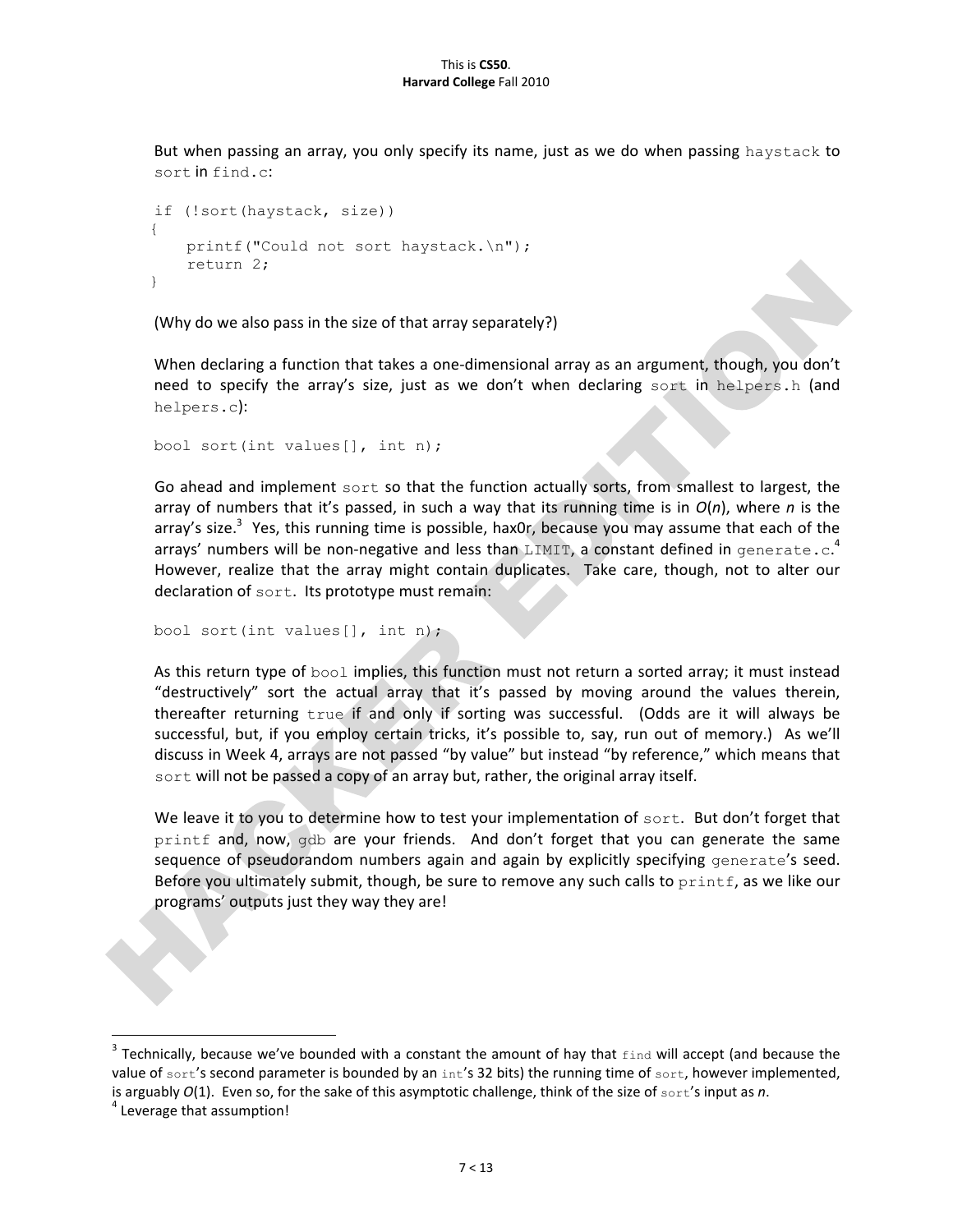Incidentally, check out **Resources** on the course's website for a great little quick-reference guide for gdb. If you'd like to play with the staff's own implementation of find on cloud.cs50.net, you may execute the below.

~cs50/pub/solutions/hacker3/find

- $\square$  Need help? Head to help.cs50.net!
- $\Box$  Now that sort (presumably) works, it's time to improve upon search, the other function that lives in helpers.c. Notice that our version implements "linear search," whereby search looks for  $value$  by iterating over the integers in  $array$  linearly, from left to right. Rip out the lines that we've written and re-implement search as binary search, that divide-and-conquer strategy that we employed in Week 0 in order to search through phone book.<sup>5</sup> You are welcome to take an iterative or a recursive approach. If you pursue the latter, though, know that you may not change our declaration of search, but you may write a new, recursive function (that perhaps takes different parameters) that search itself calls.

## **The Game Begins.**

 $\Box$  And now it's time to play. The Game of Fifteen is a puzzle played on a square, two-dimensional board with numbered tiles that slide. The goal of this puzzle is to arrange the board's tiles from smallest to largest, left to right, top to bottom, with an empty space in board's bottom-right corner, as in the below. $6$ 

|    | 2  | 3  | 4  |
|----|----|----|----|
| 5  | 6  |    | 8  |
| 9  | 10 | 11 | 12 |
| 13 | 14 | 15 |    |

 $\frac{1}{10}$  No need to tear anything in half.

<sup>&</sup>lt;sup>6</sup> Figure from http://en.wikipedia.org/wiki/Fifteen\_puzzle.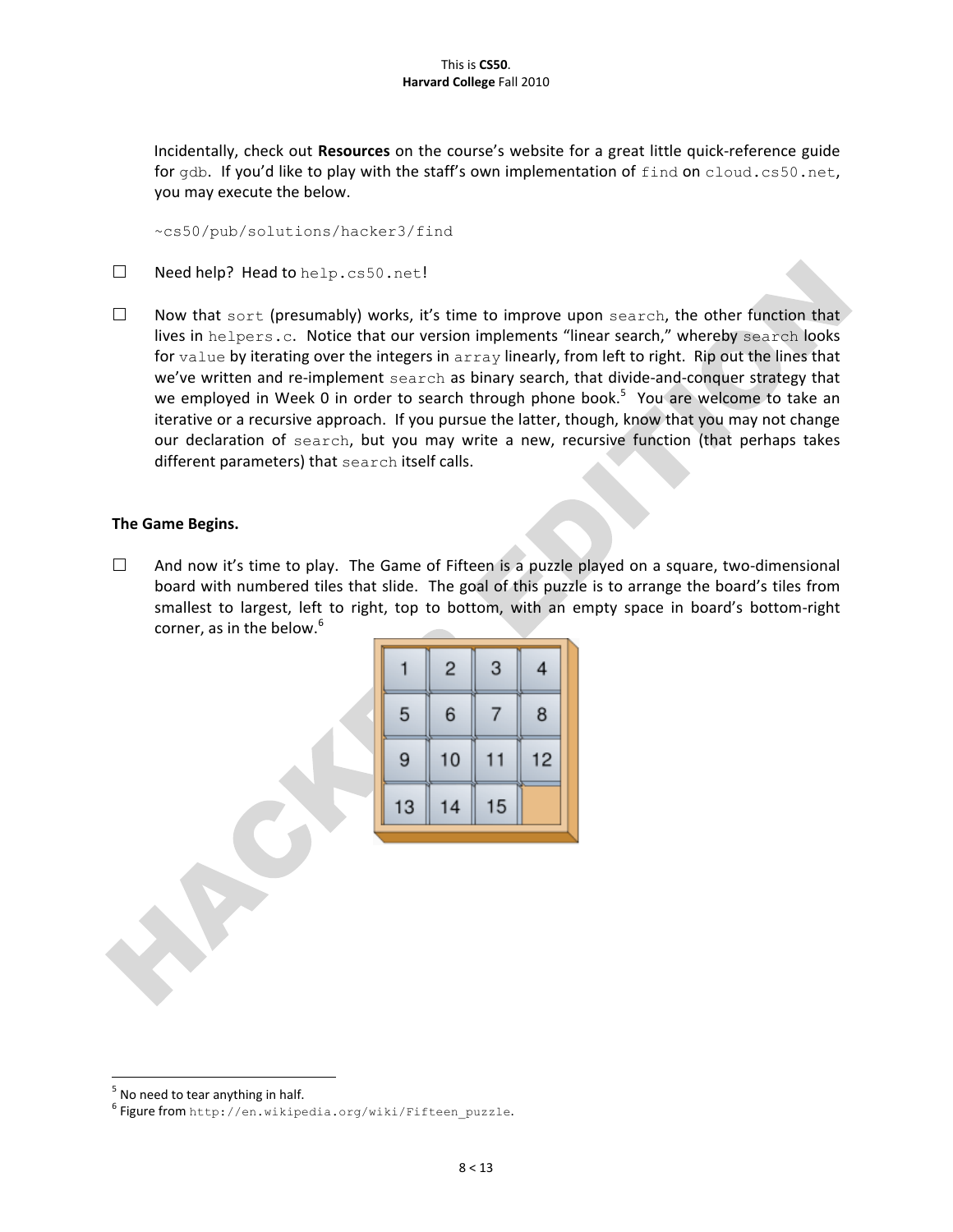#### This%is%**CS50**. **Harvard College Fall 2010**

Sliding any tile that borders the board's empty space into that space constitutes a "move." Although the configuration above depicts a game already won, notice how the tile numbered 12 or the tile numbered 15 could be slid into the empty space. Tiles may not be moved diagonally, though, or forcibly removed from the board. Depicted below is just one configuration from which the puzzle is solvable.<sup>7</sup>

| 15 | 14 | 13 | 12 |
|----|----|----|----|
| 11 | 10 | 9  | 8  |
|    | 6  | 5  | 4  |
| 3  |    | 2  |    |

 $\Box$  Navigate your way to ~/hacker3/fifteen/, and take a look at fifteen.c with Nano. Within this file is the entire framework for The Game of Fifteen (and variants thereof).

Implement God Mode for this game.

First implement init in such a way that the board is initialized to a pseudorandom but solvable configuration.<sup>8</sup> Then complete the implementation of draw, move, and won so that a human can actually play the game. But embed in the game a cheat, whereby, rather than typing an integer betwen 1 and  $d^2$  – 1, where *d* is the board's height and width, the human can also type

GOD

to compel "the computer" to take control of the game and solve it (using any strategy, optimal or non-optimal), making, say, only four moves per second so that the human can actually watch. Presumably, you'll need to swap out  $G$ etInt for something more versatile. It's fine if your implementation of God Mode only works (bearably fast) for  $d \leq 4$ ; you need not worry about testing God Mode for  $d > 4$ . Oh and you can't implement God Mode by remembering how init initialized the board (as by remembering the sequence of moves that got your program to some pseudorandom but solvable state). That'd be, um, cheating. At cheating.

To test your implementation, you can certainly try playing it yourself, with or without God Mode enabled. (Know that you can quit your program by hitting ctrl-c.) Be sure that you (and we) cannot crash your program, as by providing bogus tile numbers. And know that, much like you automated input into find, so can you automate execution of this game via input redirection if you store in some file a winning sequence of moves for some configuration.

 $\,$  %  $\,$  %  $\,$  %  $\,$  %  $\,$  %  $\,$  %  $\,$  %  $\,$  %  $\,$  %  $\,$  %  $\,$  %  $\,$  %  $\,$  %  $\,$  %  $\,$  %  $\,$  %  $\,$  %  $\,$  %  $\,$  %  $\,$  %  $\,$  %  $\,$  %  $\,$  %  $\,$  %  $\,$  %  $\,$  %  $\,$  %  $\,$  %  $\,$  %  $\,$  %  $\,$  %  $\,$ 

 $^7$  Figure adapted from http://en.wikipedia.org/wiki/Fifteen\_puzzle.

 $8$  To be clear, whereas the standard edition of this problem set requires that the board be initialized to a specific configuration, this Hacker Edition requires that it be initialized to a pseudorandom but still solvable configuration.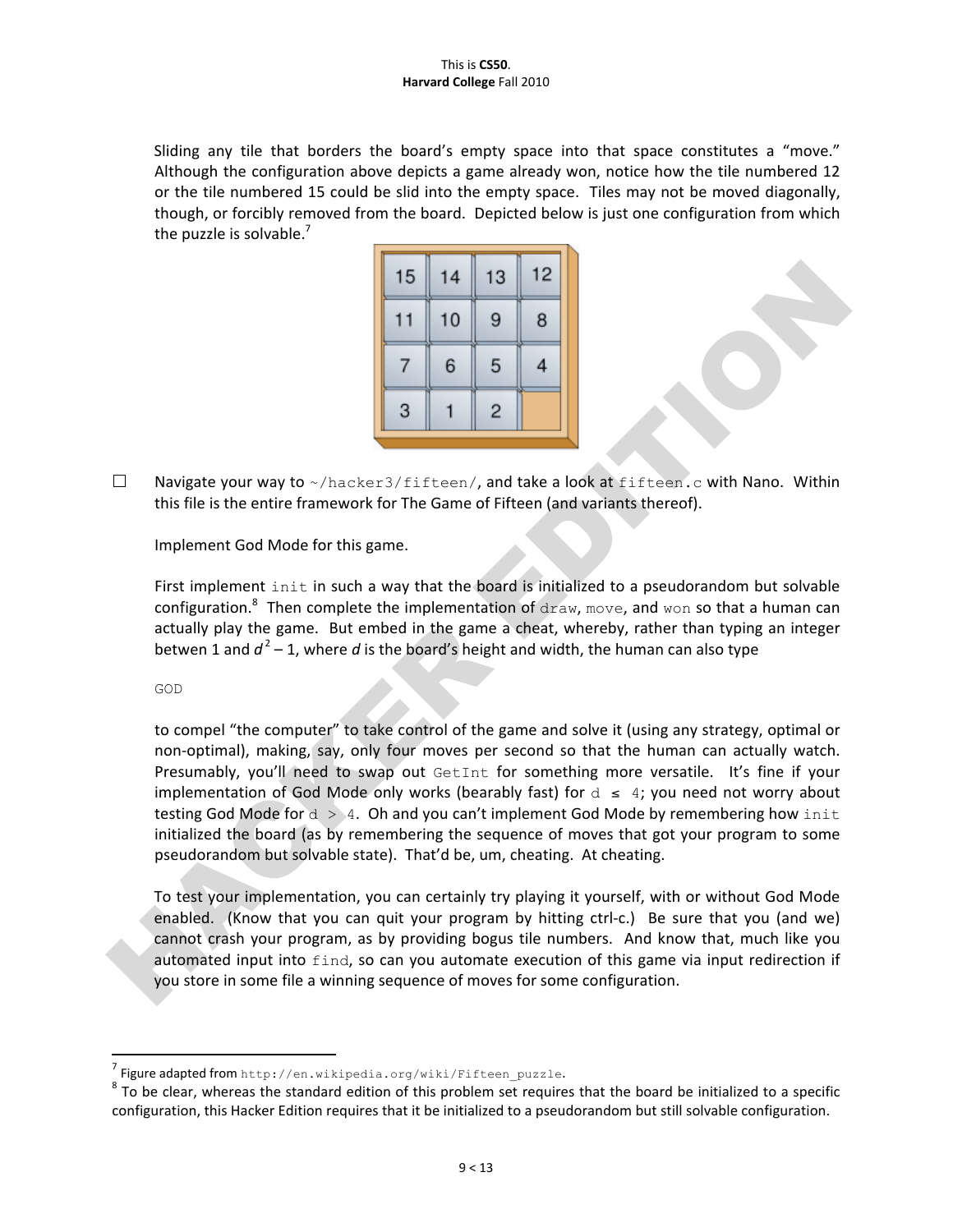#### This%is%**CS50**. **Harvard College Fall 2010**

Any design decisions not explicitly prescribed herein (*e.g.*, how much space you should leave between numbers when printing the board) are intentionally left to you. Presumably the board, when printed, should look something like the below (albeit pseudorandom), but we leave it to you to implement your own vision.

Incidentally, recall that the positions of tiles numbered 1 and 2 should only be swapped (as they are in the  $4 \times 4$  example above) if the board has an odd number of tiles (as does the  $4 \times 4$  example above). If the board has an even number of tiles, those positions should not be swapped. Consider, for instance, the  $3 \times 3$  example below:

- 8 7 6
- 5 4 3
- 2 1 \_

Feel free to tweak the appropriate argument to usleep to speed up animation. In fact, you're welcome to alter the aesthetics of the game. For (optional) fun with "ANSI escape sequences," including color, take a look at our implementation of clear and check out the URL below for more tricks.

http://isthe.com/chongo/tech/comp/ansi\_escapes.html

You're welcome to write your own functions and even change the prototypes of functions we wrote. But we ask that you not alter the flow of logic in main so that we can automate some tests of your program. If in doubt as to whether some design decision of yours might run counter to the staff's wishes, simply contact your teaching fellow.

If you'd like to play with the staff's own implementation of  $f$ ifteen on cloud.cs50.net, including God Mode, you may execute the below.

~cs50/pub/solutions/hacker3/fifteen

Speaking of God Mode, where to begin? Well, first read up on this Game of Fifteen. Wikipedia is probably a good starting point:

http://en.wikipedia.org/wiki/N-puzzle

Then dive a bit deeper, perhaps reading up on an algorithm called  $A^*$ .

http://en.wikipedia.org/wiki/A\*\_search\_algorithm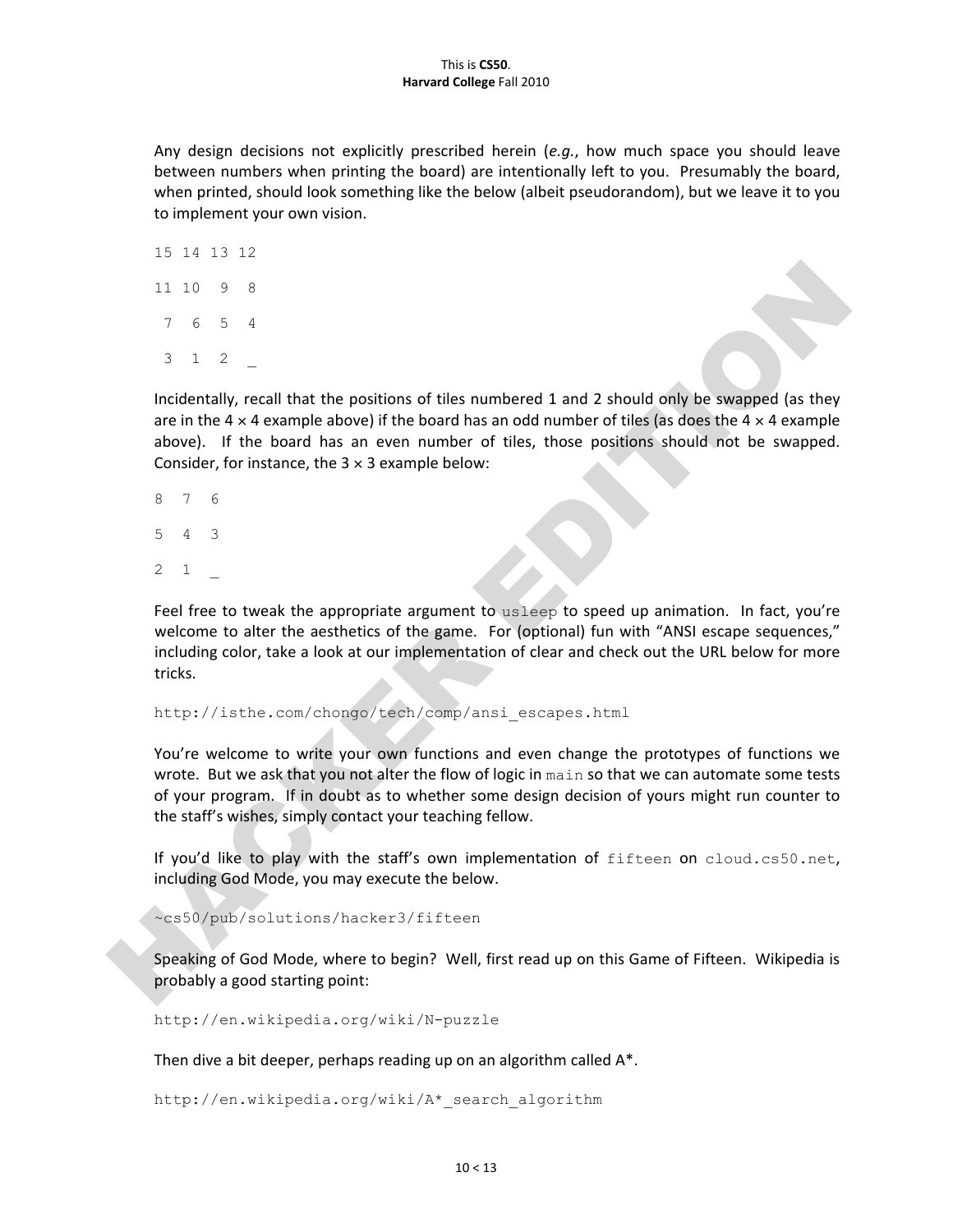Consider using "Manhattan distance" (aka "city-block distance") as your implementation's heuristic. If you find that A\* takes up too much memory (particularly for  $d \geq 4$ ), though, you might want to take a look at iterative deepening  $A^*$  (IDA\*) instead:

http://webdocs.cs.ualberta.ca/~tony/RecentPapers/pami94.pdf

The staff's own implementation, meanwhile, utilizes an algorithm like that in this paper:

http://www.eng.unt.edu/ian/pubs/saml.pdf

You're welcome to expand your search for ideas beyond those in these papers, but take care that your research does not lead you to actual code. Curling up with others' pseudocode is fine, but please click away if you stumble upon actual implementations (whether in C or other languages).

Alright, get to it, implement this game!

```
 help.cs50.net!
```
#### **How to Submit.**

In order to submit this problem set, you must first execute a command on cloud.cs50.net and then submit a (brief) form online; the latter will be posted after lecture on Wed 9/29.

 $\square$  SSH to cloud.cs50.net, if not already there, and then execute:

```
cd ~/hacker3
```
If informed that there is "no such file or directory," odds are you skipped some step(s) earlier! Not a problem, we'll help you fix in a moment. If the command indeed works, proceed to execute this command next:

#### $\frac{1}{2}$

At a minimum, you should see fifteen and find. If not, odds are you skipped some more steps earlier! If you do see those files, you're ready to submit your source code to us:<sup>9</sup>

~cs50/pub/bin/submit hacker3

That command will essentially copy your entire  $~\gamma$  hacker2 directory into CS50's own account, where your TF will be able to access it. You'll know that the command worked if you are informed that your "work HAS been submitted." If you instead encounter an error that doesn't appear to be a mistake on your part, do try running the command one or more additional times. (The submit program's a bit old and annoyingly flakey.) But if informed that your "work HAS been submitted," it indeed has.

 $\,$  %  $\,$  %  $\,$  %  $\,$  %  $\,$  %  $\,$  %  $\,$  %  $\,$  %  $\,$  %  $\,$  %  $\,$  %  $\,$  %  $\,$  %  $\,$  %  $\,$  %  $\,$  %  $\,$  %  $\,$  %  $\,$  %  $\,$  %  $\,$  %  $\,$  %  $\,$  %  $\,$  %  $\,$  %  $\,$  %  $\,$  %  $\,$  %  $\,$  %  $\,$  %  $\,$  %  $\,$ 

 $^9$  Note that there is no slash between this tilde (~) and  $c$ s50.